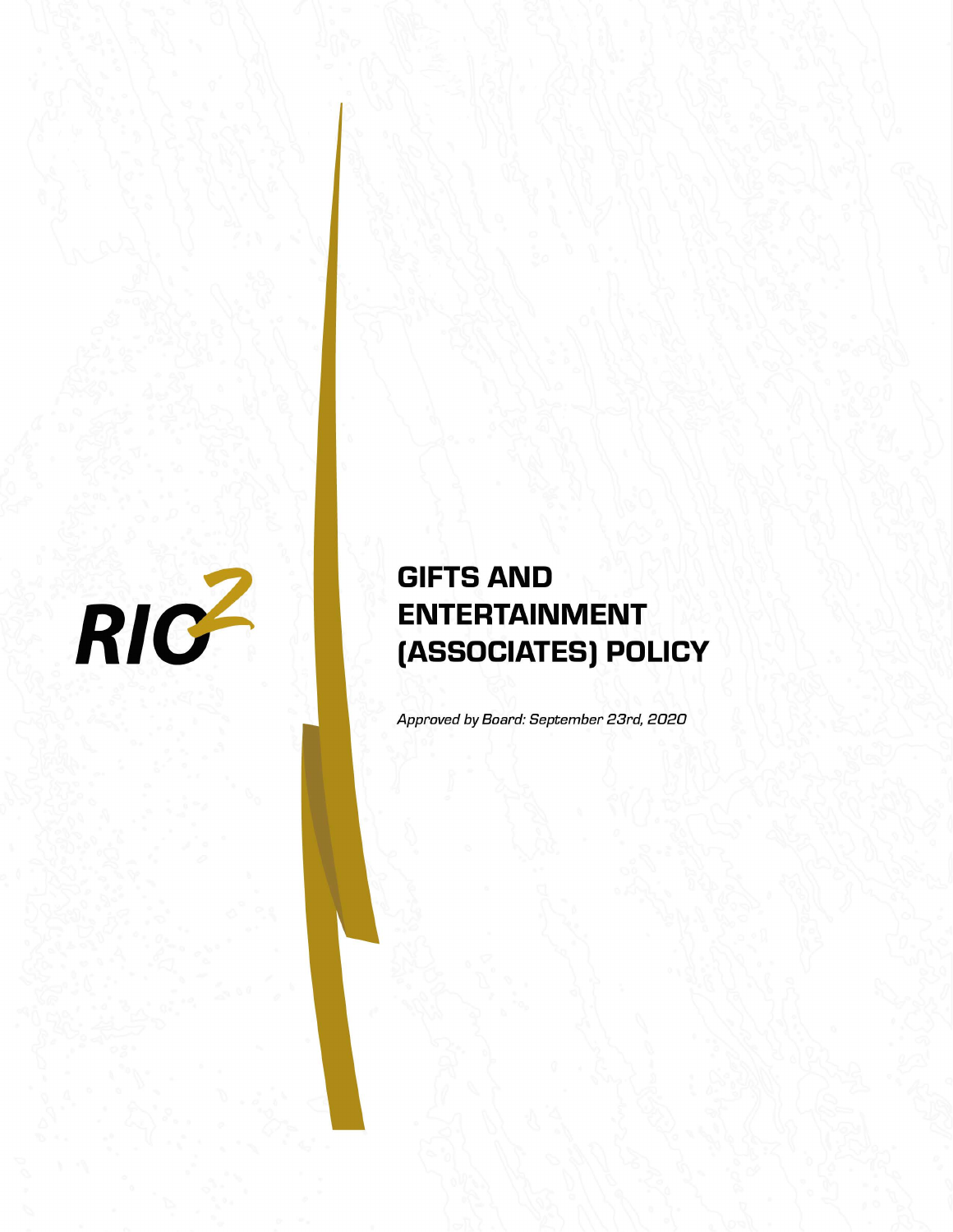#### **RIO2 LIMITED**

#### **GIFTS AND ENTERTAINMENT (ASSOCIATES) POLICY**

#### **Effective September 23, 2020**

#### **Introduction**

The exchange of Gifts, Meals and Entertainment is often used to develop and maintain business relationships. However, such exchange can expose Rio2 Limited ("**Rio2**") to significant risk.

The purpose of this Policy is to minimize the potential of a real or perceived improper influence or conflict of interest arising from the exchange of Gifts, Meals and Entertainment to and from Associates and to provide guidelines and establish procedures to ensure Personnel have a clear and consistent understanding of Rio2's expectations for exchanging Gifts, Meals and Entertainment with Associates.

Any Gift, Meal or Entertainment offered to or accepted from an Associate, which does not include any Public Official, must comply with this Policy. All Gifts, Meals and Entertainment offered to or accepted from a Public Official are governed by the Anti-Bribery and Anti-Corruption Policy.

This Policy applies to all Personnel in every location in which Rio2 operates.

#### **Definitions**

"**Associate**" includes, but is not limited to, current or potential customers, vendors, suppliers, distributors, contractors or business partners or any other individual, company, organization or group having a real or contemplated business relationship with Rio2 who could influence, be perceived to influence or benefit from a business decision of Rio2. Associate does not include any Public Official.

"**Entertainment**" includes, but is not limited to receptions and tickets to, or participation in business, leisure, social, cultural or sporting events where the attendance serves a customary business purpose. Entertainment is given with the intent of initiating or developing a business relationship and, unless otherwise stated in this Policy, requires the giver to be in attendance.

#### "**Family Member**" means

- 1. a spouse; domestic partner, spousal equivalent, or dependent (whether or not related), child (including adopted child), parent, sibling, grand-parent, grandchild, step brother-sister, stepparent, aunt, uncle, niece, nephew, guardian or an individual who stands or stood in the place of a parent to a person when the person was a child, foster-child, or ward;
- 2. any spouse, parent, sibling, or child of any of the above; and
- 3. any individual who is related by blood or affinity or whose close association with the person is the equivalent of a family relationship.

"**Gift**" means anything of value, transferred to another without compensation. Gifts are given as a mark of friendship or appreciation or to promote or advertise Rio2's or an Associate's business and include, but are not limited to, non-monetary material items such as food and other consumable items, flowers, prizes,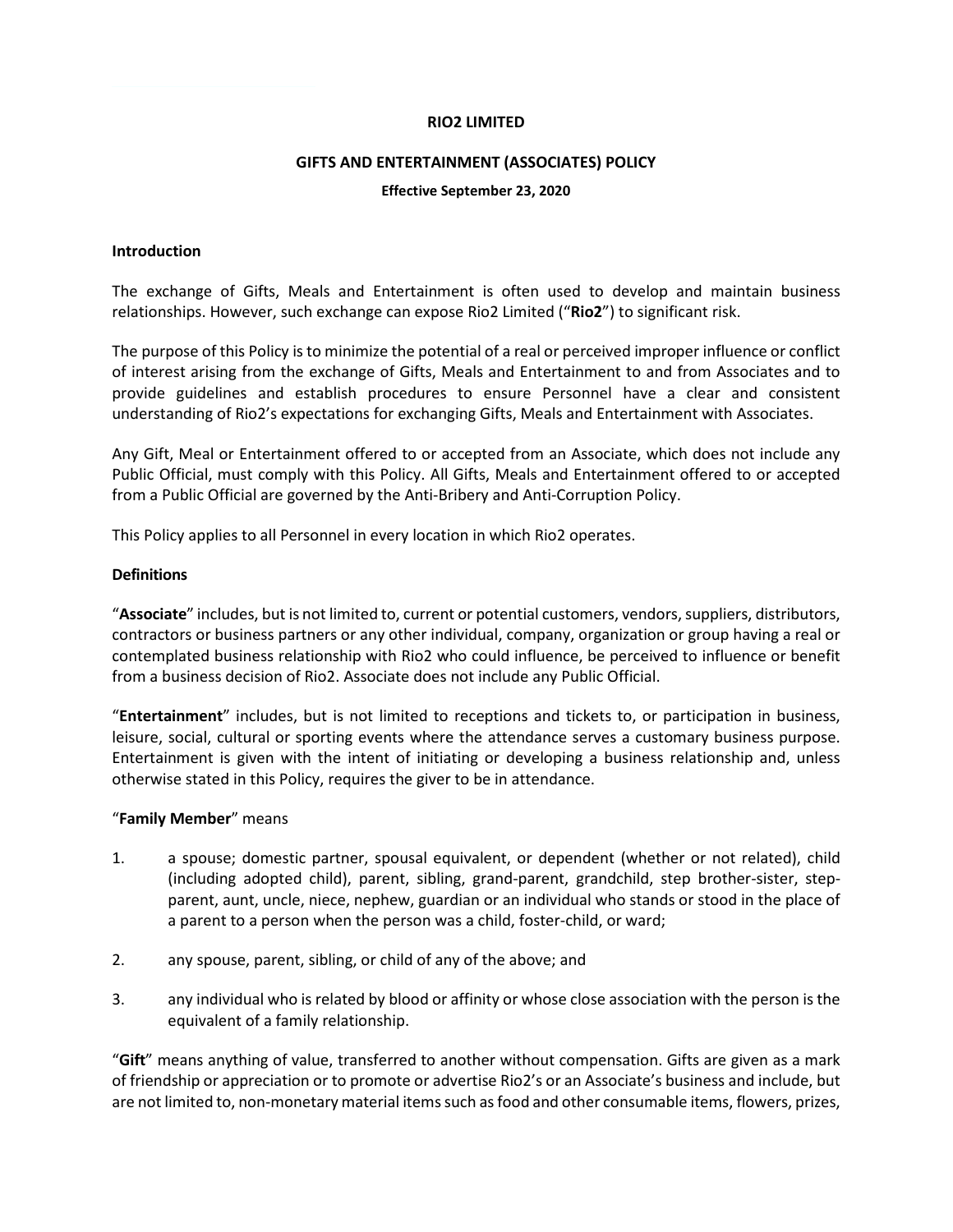gift certificates or gift cards that are redeemable for products or services but have no cash value, discounts, promotional items, the use of a giver's time, premises, materials or equipment.

"**Meal**" means any meal taken with at least one Associate independent from any Entertainment event.

"**Money Equivalent**" means any benefit that is readily and directly convertible into cash or cash benefit including, but not limited to, securities, stock options, bonds, loans, promissory notes or gift certificates or gift cards that have a cash value.

"**Nominal Value**" means an amount that would not be considered material to the recipient. (For further clarification, this means that the recipient would not consider the gift an extraordinary purchase that they would not be able to afford if they were to purchase with their own funds.) If personnel are not clear on if the amount would be considered nominal value by a  $3<sup>rd</sup>$  party observer, they should seek clarification from the Chief Financial Officer.

"**Personnel**" means all Rio2 directors, officers and employees (permanent, part-time, students, temporary and casual), agents and all contractors who are subject to the Code of Business Conduct.

"**Public Official**" means any person holding a legislative, administrative or judicial office of a country; any person performing public functions for a country, public agency or enterprise or any official or agent of a public international organization, and includes political parties, officials of political parties and political party candidates.

"**Rio2**" means Rio2 Limited and any subsidiaries.

## **Policy**

As a general rule, Personnel may offer and accept Gifts, Meals and Entertainment to or from an Associate that are unsolicited, infrequent, modest in value and consistent with standard industry practice.

Personnel may offer or accept any Gift, Meal or Entertainment to or from an Associate that:

- the recipient would not put a higher value on than the value intended;
- could not be interpreted as creating an obligation on the recipient; and
- would not embarrass the Personnel if colleagues knew about the Gift, Meal or Entertainment nor if it became public knowledge (e.g. in the press).

Personnel are prohibited from offering or accepting any Gift, Meal or Entertainment to or from an Associate that:

- is contrary to law; or
- obligates, influences or compromises, or may appear to obligate, influence or compromise, the conduct of, or be a personal enrichment to, the recipient.

Personnel must act in a fair and impartial manner in all business dealings, and must not create a perception that Rio2 is subject to undue influence. In deciding whether to offer or accept any Gift, Meal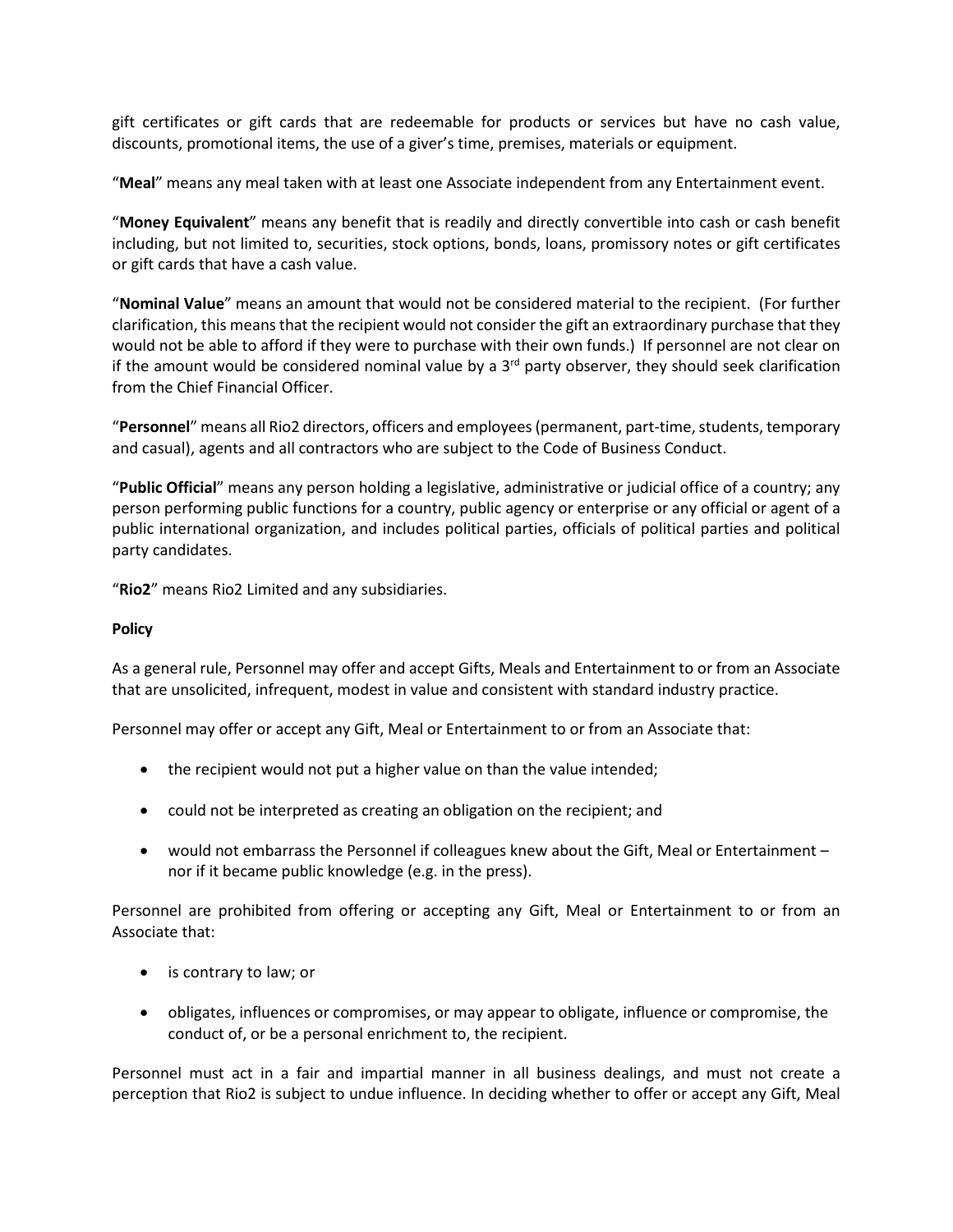or Entertainment to or from an Associate, Personnel are expected to use good business judgment and consider the perception created by offering or accepting the Gift, Meal or Entertainment.

## **Guidelines**

While it is not possible to address all scenarios involved in the practice of exchanging Gifts, Meals and Entertainment with Associates, below are some general guidelines to assist in determining when such Gifts, Meals or Entertainment may be exchanged. These guidelines are not exhaustive, but rather are meant to illustrate Rio2's standard for the practice of exchanging Gifts, Meals and Entertainment with Associates.

- 1. Personnel may offer or accept a Gift to or from an Associate that:
	- (a) is not an improper payment and does not violate any applicable laws, rules or regulations or known policies of the Associate;
	- (b) is openly given without any expectation or realization of any special advantage;
	- (c) will not be seen as an attempt to gain an unfair advantage or reflect negatively on Rio2's reputation;
	- (d) is widely available to others;
	- (e) is at least one of the following:
		- (i) a promotional item that displays Rio2's or an Associate's logo and is distributed for an advertising or commemorative purpose;
		- (ii) given at an appropriate time to recognize a customary holiday;
		- (iii) a result of a random draw or participation in a certain activity including, but not limited to an Entertainment event; or
		- (iv) in recognition of a specific performance or skill, including transaction closing celebrations;
	- (f) is greater than a nominal value; and
	- (g) is infrequent.
- 2. Personnel may accept a Gift from an Associate that is above Nominal Value, but any such Gift is the property of Rio2 and must be dealt with in accordance with this Policy.
- 3. Personnel are prohibited from offering or accepting any Gift of money or Money Equivalent to or from an Associate, regardless of the value.
- 4. Personnel may offer or accept a Meal to or from an Associate that:
	- (a) is not an improper payment and does not violate any applicable laws, rules or regulations or known policies of the Associate;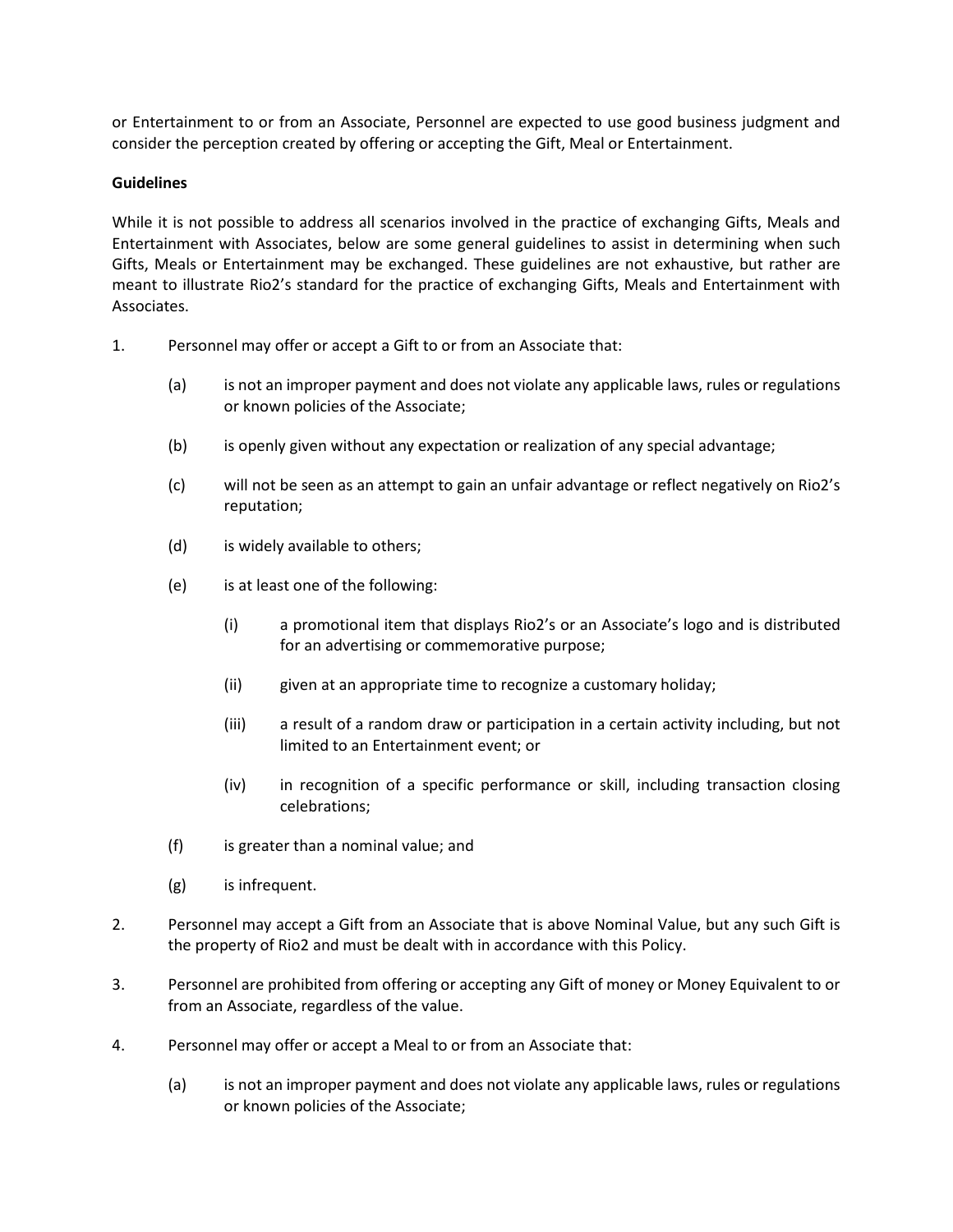- (b) promotes a good working relationship with Associates and other industry peers who are present;
- (c) is openly given without any expectation or realization of any special advantage;
- (d) will not be seen as an attempt to gain an unfair advantage or reflect negatively on Rio2's reputation;
- (e) is usual and customary for the receiver's position and industry;
- (f) is at least one of the following:
	- (i) a specific business discussion takes place during, immediately before or immediately after;
	- (ii) serves a customary business purpose such as networking or business development;
	- (iii) given at an appropriate time to recognize a customary holiday; or
	- (iv) in recognition of a specific performance or skill;
- (g) has a demonstrable benefit to Rio2's business;
- (h) is reasonable in value; and
- (i) is infrequent.
- 5. Personnel may offer or accept Entertainment to or from an Associate that:
	- (a) is not an improper payment and does not violate any applicable laws, rules or regulations or known policies of the Associate;
	- (b) promotes a good working relationship with Associates and other industry peers who are present;
	- (c) is openly given without any expectation or realization of any special advantage;
	- (d) will not be seen as an attempt to gain an unfair advantage or reflect negatively on Rio2's reputation;
	- (e) is usual and customary for the receiver's position and industry;
	- (f) is widely available to others;
	- (g) is at least one of the following:
		- (i) a business-related meeting, convention, conference, or product training seminar;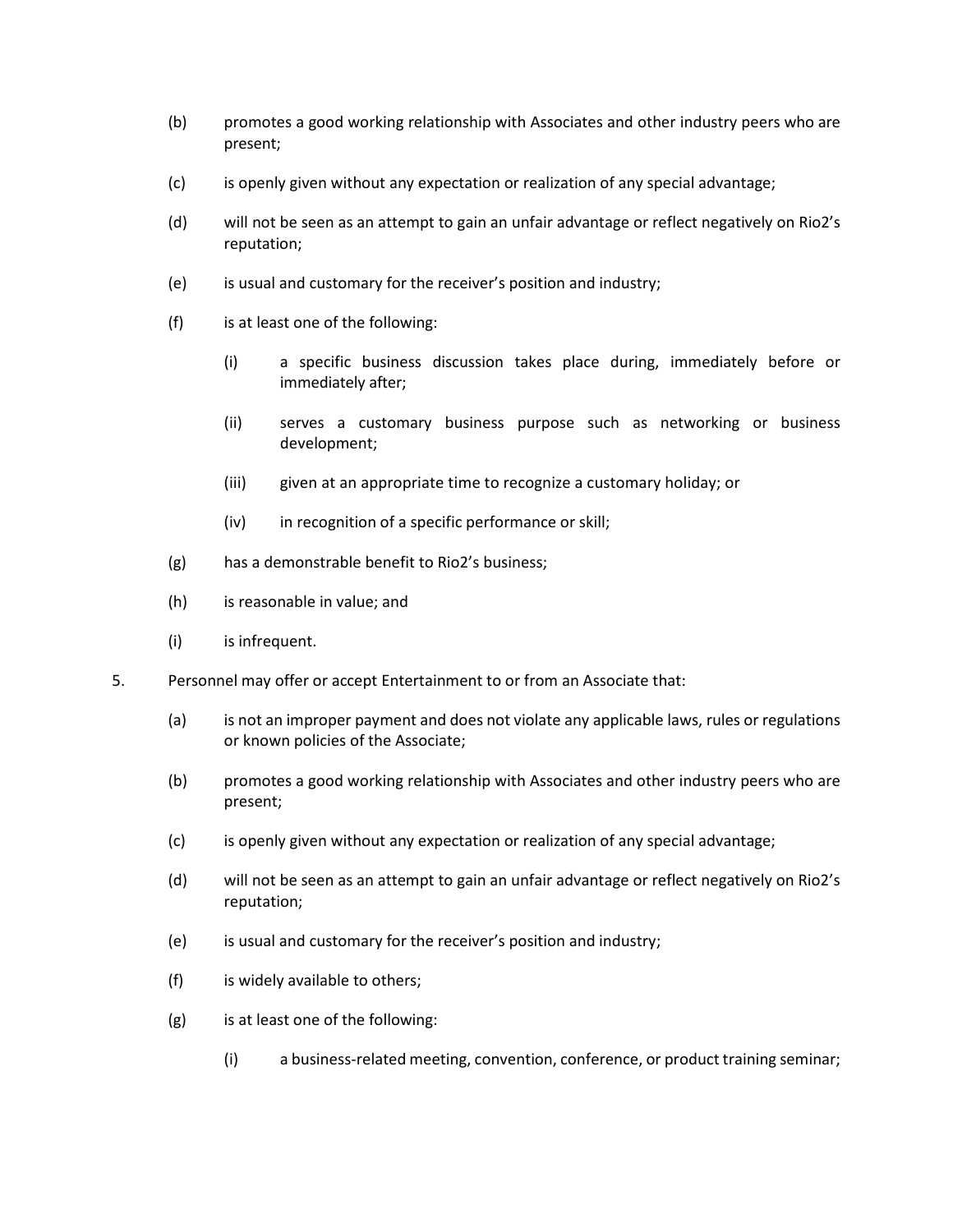- (ii) a specific business discussion takes place during, immediately before or immediately after;
- (iii) serves a customary business purpose such as networking or business development;
- (iv) in recognition of a specific performance or skill; or
- (v) no more than two tickets or passes to an event where the giver is not in attendance;
- (h) has a demonstrable benefit to Rio2's business;
- (i) is reasonable in value; and
- (j) is infrequent.
- 6. Personnel may offer or accept a Meal or Entertainment to or from an Associate that extends to a Family Member if it is customary and beneficial for the Family Member to participate or join the Associate or Personnel in the Meal or Entertainment.
- 7. Personnel are prohibited from accepting any accommodation or travel expenses associated with Entertainment above Nominal Value offered from an Associate. All such expenses must be paid for by Rio2 or the Personnel accepting the Entertainment, including all accommodation and travel expenses of any Family Member of Personnel participating in the Entertainment, and must be approved in accordance with this Policy.
- 8. The value of any Gift, Meal or Entertainment offered to or accepted from an Associate is the fair market value of the Gift, Meal or Entertainment.
- 9. Personnel are prohibited from offering or accepting any per diem payment to or from an Associate.

#### **Dos and Don'ts – Gifts, Meals and Entertainment**

The following examples are designed to help Personnel make informed decisions about the appropriateness of offering and accepting Gifts, Meals and Entertainment to or from Associates.

**Right:** Rio2 closed the deal on a significant contract with a new customer. During the signing ceremony, the local Rio2 manager presents the customer with a hand carved chess set valued below Nominal Value.

**Wrong:** In the scenario above, Rio2's local manager knows that the customer's policies prohibit the receipt of any Gifts from suppliers, but nevertheless presents the Gift.

**Right:** After touring a Rio2 facility to see the production process, a customer is invited to attend an evening performance of the local orchestra.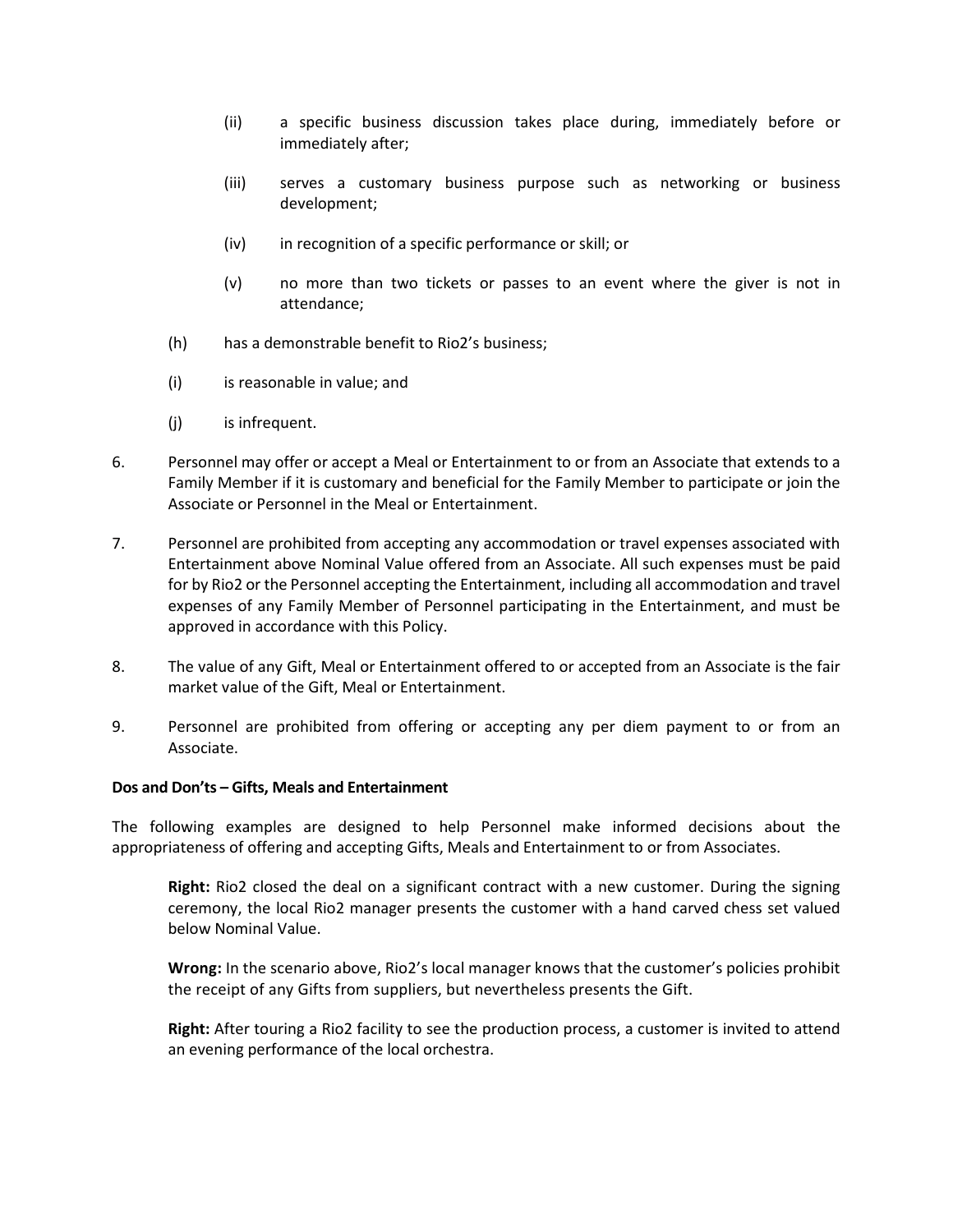**Wrong:** In the scenario above, after touring the Rio2 facility the customer insists on being taken out for a night on the town, including excessive alcohol and adult-only entertainment.

**Right:** A Rio2 regional manager is taken on a tour of a supplier's local facility. After the tour, the regional manager attends a luncheon with the supplier's employees and is presented with and accepts a sweater displaying the supplier's logo.

**Wrong:** In the scenario above, instead of a sweatshirt the regional manager is offered and accepts the supplier's shares of the supplier's company.

### **Pre-Approval**

- 1. Personnel must obtain written pre-approval in accordance with this Policy before:
	- (a) offering any Gift above Nominal Value to an Associate;
	- (b) offering or accepting any private Meal (any Meal attended by a Personnel alone or with one or more Family Members) above Nominal Value to or from an Associate; or
	- (c) offering or accepting any Entertainment above Nominal Value to or from an Associate.
- 2. Rio2 recognizes that in certain situations it may be unrealistic to obtain pre-approval before accepting a private Meal above Nominal Value from an Associate. In such cases, Personnel may accept the Meal, but must still declare the Meal in accordance with this Policy.
- 3. Where any Meal or Entertainment to or from an Associate extends to a Family Member, the Nominal Value does not change. As such, pre-approval in accordance with this Policy is in respect of the cumulative value for both parties.
- 4. Personnel are prohibited from accepting more than three Gifts or Entertainment from the same Associate in a calendar year, unless approved in accordance with this Policy. Meals are not subject to this restriction.
- 5. Exceptions to this Policy may be approved by the Chief Financial Officer.

#### **Procedures**

- 1. Pre-approval must be obtained in writing, by email or otherwise, as follows:
	- (a) by all Personnel (other than directors, including the Chief Executive Officer, and all direct reports to the Chief Executive Officer) from the individual's manager/supervisor (or an equivalent approved by a Vice-President level manager) within the Personnel's business unit or function;
	- (b) by the Chief Executive Officer or the Chief Financial Officer;
	- (c) by the Chief Financial Officer from the Chief Executive Officer (and vice versa); and
	- (d) by all directors, other than the Chief Executive Officer, from the Chair of the Corporate Governance and Compensation Committee.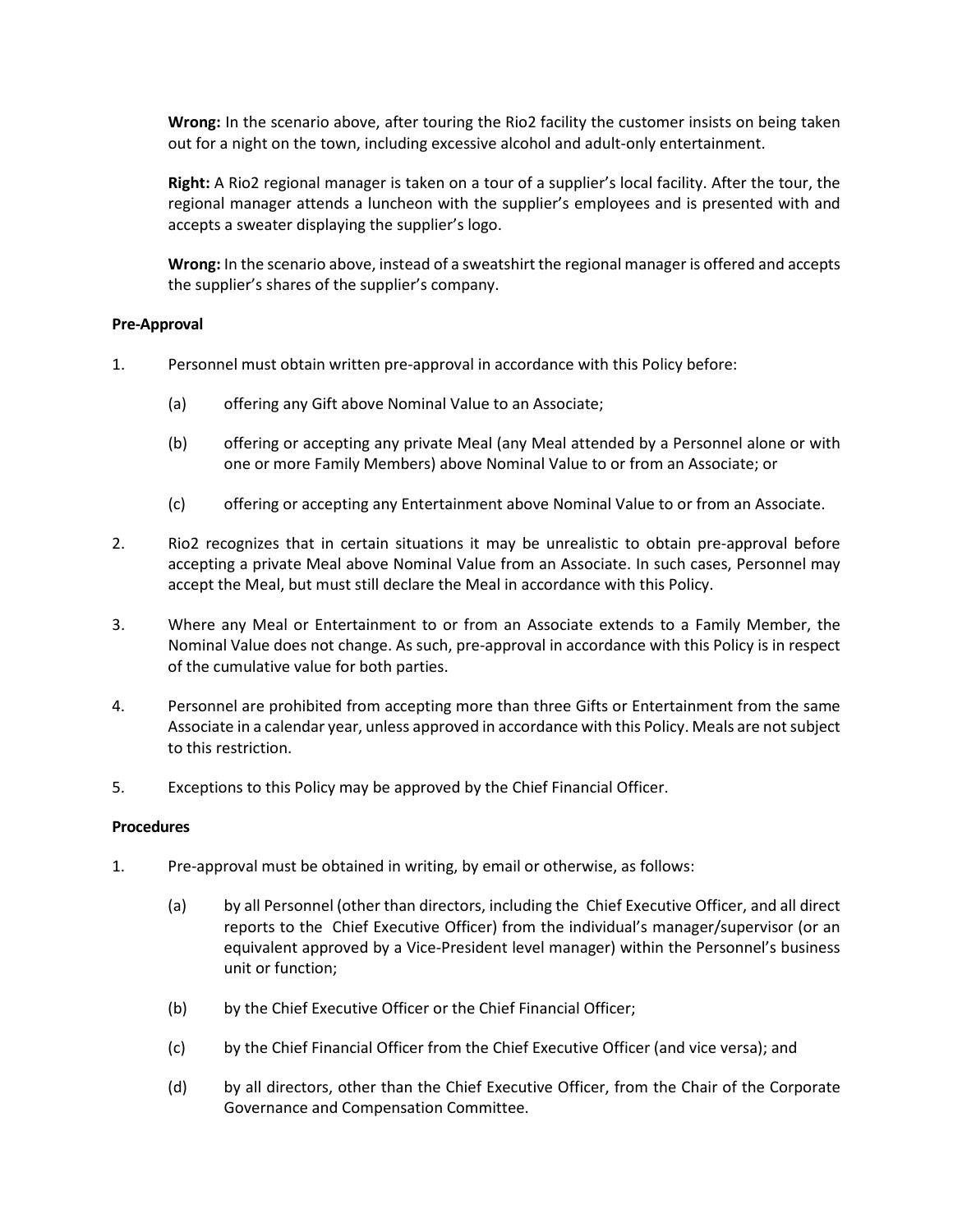- 2. All payments by Rio2 for accommodation and travel expenses associated with Entertainment above Nominal Value offered from an Associate must be approved in writing, by email or otherwise, from the individual from whom pre-approval for the Entertainment is obtained, and will not be approved before an appropriate business case is received by such individual. All approved payments will be charged to the appropriate business unit or function like any other business expense.
- 3. Personnel who accept a Gift above Nominal Value from an Associate must immediately give the Gift to an individual from whom pre-approval would be obtained under this Policy. In rare cases, where such individual considers it to be appropriate for Personnel to retain the Gift, Personnel may submit a request in writing, by email or otherwise, to the Chief Financial Officer for approval to retain the Gift. Such approval will only be provided in limited circumstances.
- 4. Approval for the acceptance of any Gift or Entertainment in excess of the three limit maximum must be obtained in writing, by email or otherwise, from the Chief Financial Officer.
- 5. All Personnel must submit a completed Gifts and Entertainment Declaration Form, found at the end of this Policy, to the Chief Financial Officer within 15 days of:
	- (a) obtaining approval to retain a Gift above Nominal Value accepted from an Associate;
	- (b) offering any Gift above Nominal Value to an Associate;
	- (c) offering or accepting any Meal above Nominal Value that requires pre-approval under this Policy to or from an Associate; and
	- (d) offering or accepting any Entertainment above Nominal Value to or from an Associate.
- 6. Where any Meal or Entertainment offered to or accepted from an Associate extends to a Family Member, the Nominal Value does not change. As such, the requirement to declare the Meal or Entertainment is in respect of the cumulative value for both parties.
- 7. Personnel are prohibited from exchanging multiple Gifts or Entertainment with the effect of circumventing the Nominal Value requirement.
- 8. Any Meals or Entertainment offered to an Associate must also comply with all applicable Rio2 expense policies and procedures and a copy of the completed Gifts and Entertainment Declaration Form, where a form is required to be submitted to the Chief Financial Officer under this Policy, must be received by accounting before any request for payment or reimbursement will be processed.

#### **Dos and Don'ts – Procedure**

The following examples are designed to help Personnel understand the procedures for offering or accepting Gifts, Meals and Entertainment to or from Associates. All gifts not consumed during the Entertainment event and given to a supervisor are to be accumulated and distributed to all staff by way of a lottery system at year end.

**Right:** A supplier invites a Rio2 employee and spouse to a 3-day event in Las Vegas that is to be attended by the supplier and several other customers of the supplier. The supplier offers to pay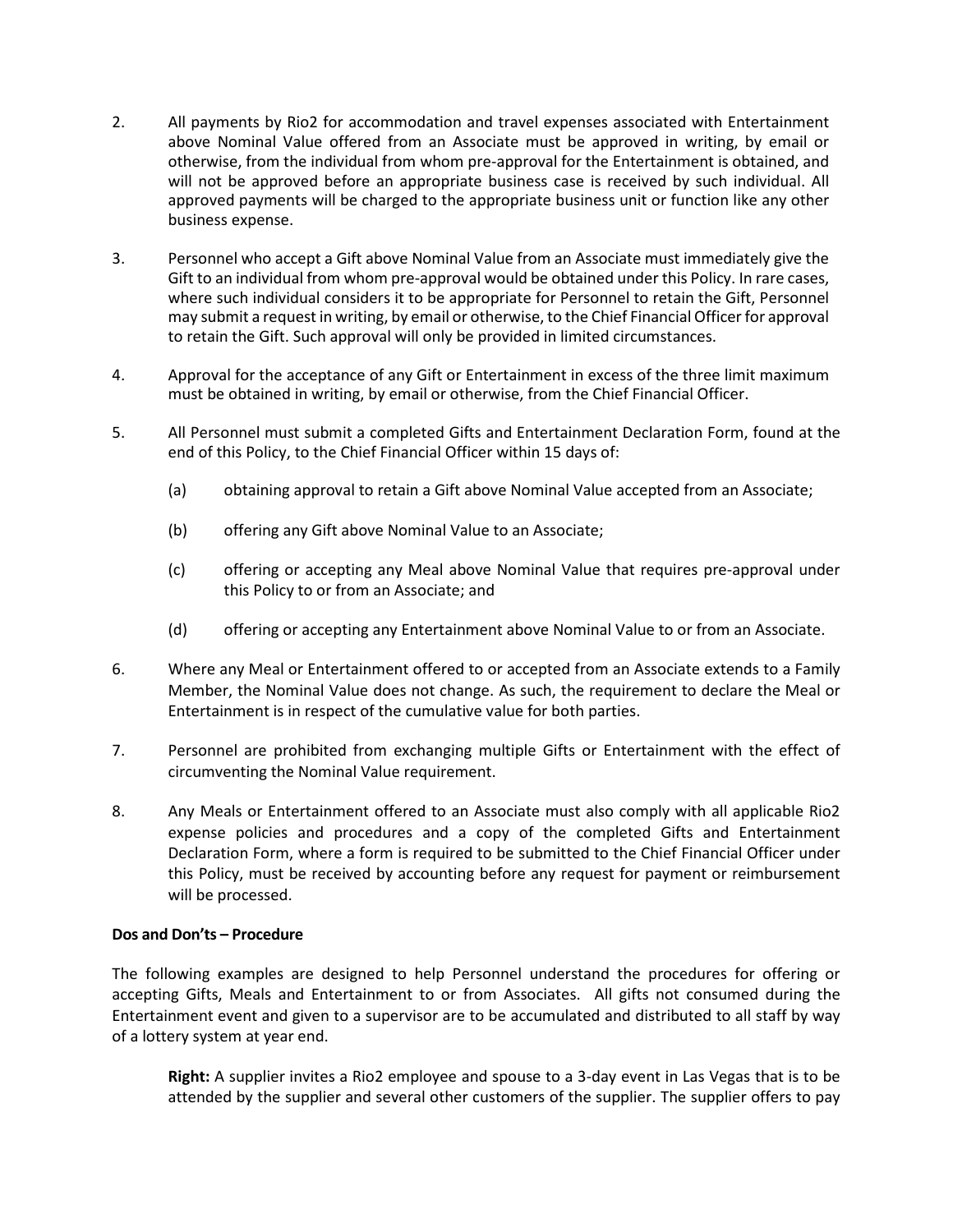for the airfare, hotel accommodations and associated meals of the employee and spouse and for two tickets to a show. The total value of the Entertainment is above Nominal Value. The employee submits a business case to a Director level manager in his business unit for the accommodation and airfare expenses to be paid for by the employee's business unit, which is approved, and obtains written pre-approval for the Entertainment. Before leaving for Las Vegas, the employee submits a completed Gifts and Entertainment Declaration Form to the Chief Financial Officer.

**Wrong:** In the scenario above, the employee does not receive approval for the accommodation and airfare expenses to be paid for by his business unit, but still obtains written pre-approval for the Entertainment on the condition that the employee pay for the accommodation and airfare expenses personally. The employee accepts the Entertainment, but instead of paying for the accommodation and airfare expenses himself, the employee allows the supplier to pay.

**Right:** A Rio2 employee attends a business conference paid for by Rio2 and, through a random draw, wins an iPad valued at \$550. Upon returning from the conference, the employee gives the iPad to a Director level manager in her business function.

**Wrong:** In the scenario above, the employee keeps the iPad.

**Right:** A Rio2 employee receives a large basket of food and other consumable items on December 22 from a supplier. The employee is unsure of the value of the Gift, but recognizes that the value may be more than Nominal Value. The employee seeks permission from a Director level manager in his business unit to place the basket in the employee kitchen area for all employees to share. The employee does not submit a completed Gifts and Entertainment Declaration Form to the Chief Financial Officer.

**Wrong:** In the scenario above, the Rio2 employee does not consult with a Director level manager in his business unit. The employee instead decides to give the basket to a Family Member.

#### **Reporting**

- 1. All Gifts, Meals and Entertainment offered by Personnel to an Associate must be properly reported in Rio2's books and records.
- 2. All Gift and Entertainment Declaration Forms are subject to review and audit.

#### **Violations**

Personnel who become aware of any violation or suspected violation of this Policy must report the violation or suspected violation in accordance with the Code of Business Conduct.

No retaliatory action will be taken or is permitted against any Personnel making a good faith report of a violation or suspected violation related to this Policy.

Violations of this Policy will result in disciplinary action, in accordance with applicable local progressive discipline policies, up to and including termination.

#### **Responsibilities**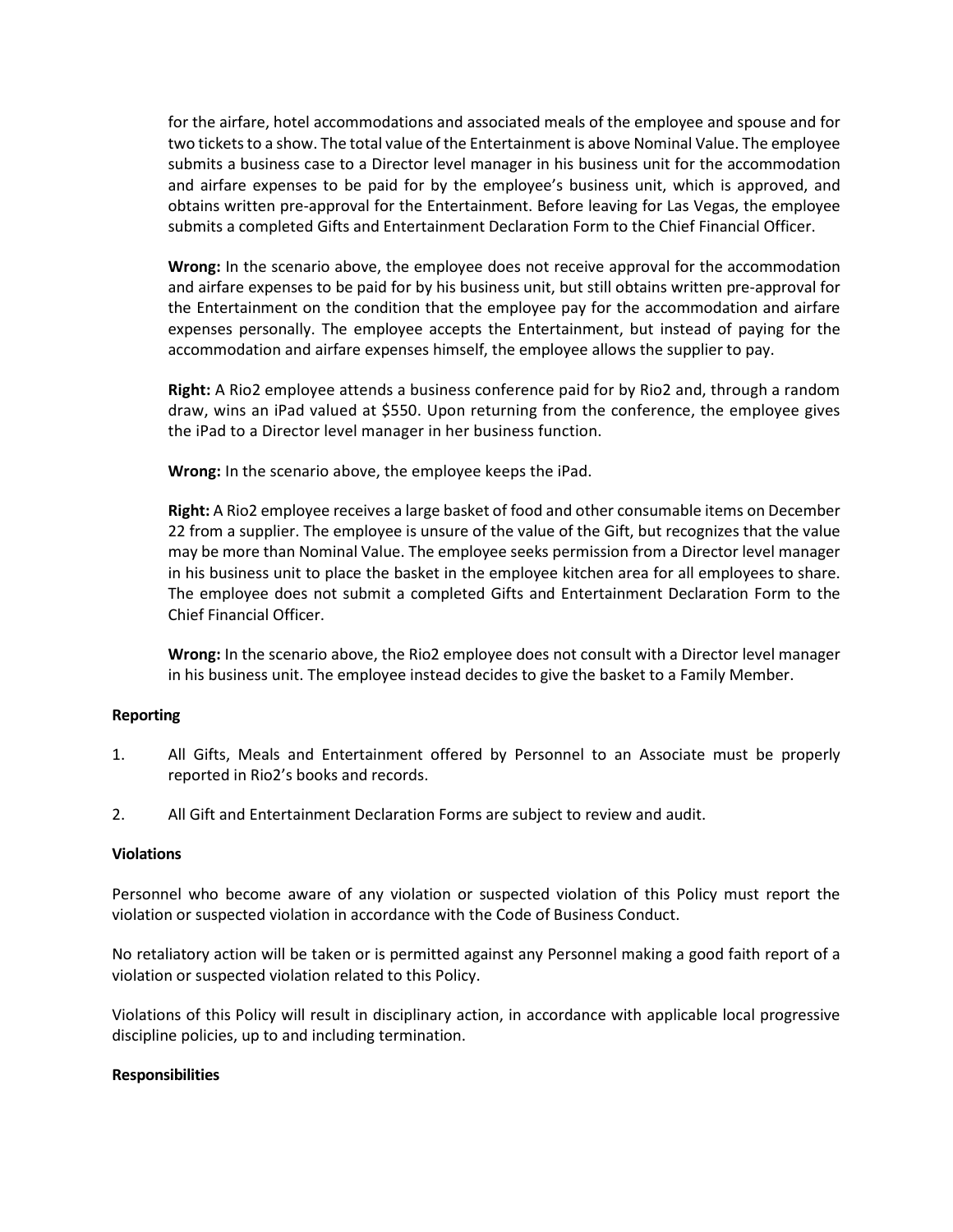The Chief Financial Officer and appropriate delegates have primary responsibility for establishing and maintaining the practices, guidelines and internal controls related to, and for monitoring the effectiveness of, this Policy. Periodic reports will be provided to the Audit Committee in this regard.

Managers/supervisors have day-to-day responsibility for implementing this Policy and ensuring that all Personnel for whom they are responsible are made aware of, and are given adequate and regular training on, this Policy.

# **Contact**

Any questions regarding this Policy or the appropriateness of any Gift, Meal or Entertainment to or from an Associate should be directed to Kathryn Johnson, Executive Vice President, Chief Financial Officer and Corporate Secretary, Phone: 1-604-762-4720, Email: kathryn.johnson@rio2.com, or if applicable, her successor. For those wishing to communicate in the Spanish language questions may also be directed to Kathryn Johnson.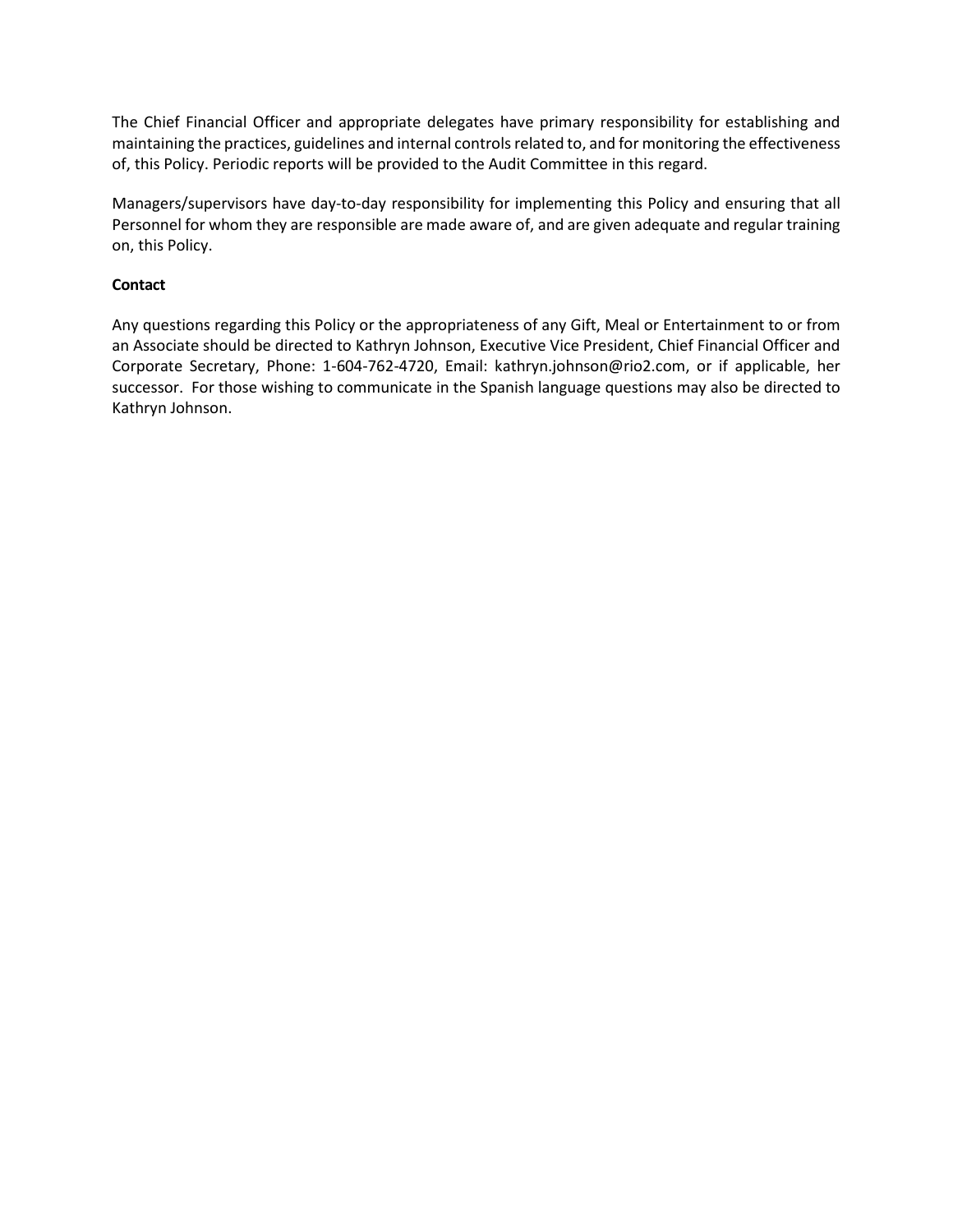# **GIFTS AND ENTERTAINMENT (ASSOCIATES) POLICY**

#### **Gifts and Entertainment Declaration Form**

| <b>Offering a Gift above Nominal Value:</b>                                                                                                                                                      |  |
|--------------------------------------------------------------------------------------------------------------------------------------------------------------------------------------------------|--|
| Associate receiving<br>1.<br>(name, job title, and company name):                                                                                                                                |  |
| Date pre-approval was obtained:<br>2.<br>3.<br>From whom pre-approval was obtained:<br>Date the Gift was given:<br>4.<br>Exact amount of the Gift:<br>5.<br>Brief description of the Gift:<br>6. |  |
| Reason for the Gift:<br>7.                                                                                                                                                                       |  |
| <b>Accepting a Gift above Nominal Value:</b>                                                                                                                                                     |  |
| Associate giving<br>1.                                                                                                                                                                           |  |
| (name, job title, and company name):                                                                                                                                                             |  |
| Date the Gift was obtained:<br>2.                                                                                                                                                                |  |
| 3.<br>Date approval to retain Gift was obtained:                                                                                                                                                 |  |
| Estimated amount of the Gift:<br>4.                                                                                                                                                              |  |
| Brief description of the Gift:<br>5.                                                                                                                                                             |  |
| Reason for the Gift:<br>6.                                                                                                                                                                       |  |
| <b>Offering of a Meal above Nominal Value:</b>                                                                                                                                                   |  |
| Associate(s) receiving<br>1.                                                                                                                                                                     |  |
| (name, job title company name):                                                                                                                                                                  |  |
| Where the Meal occurred (name and<br>2.<br>location):                                                                                                                                            |  |
| Date pre-approval obtained:<br>3.                                                                                                                                                                |  |
| Date the Meal occurred:<br>4.                                                                                                                                                                    |  |
| Exact amount of the Meal<br>5.                                                                                                                                                                   |  |
| Reason for the Meal:<br>6.                                                                                                                                                                       |  |
| Description of specific business topic<br>7.<br>discussed:                                                                                                                                       |  |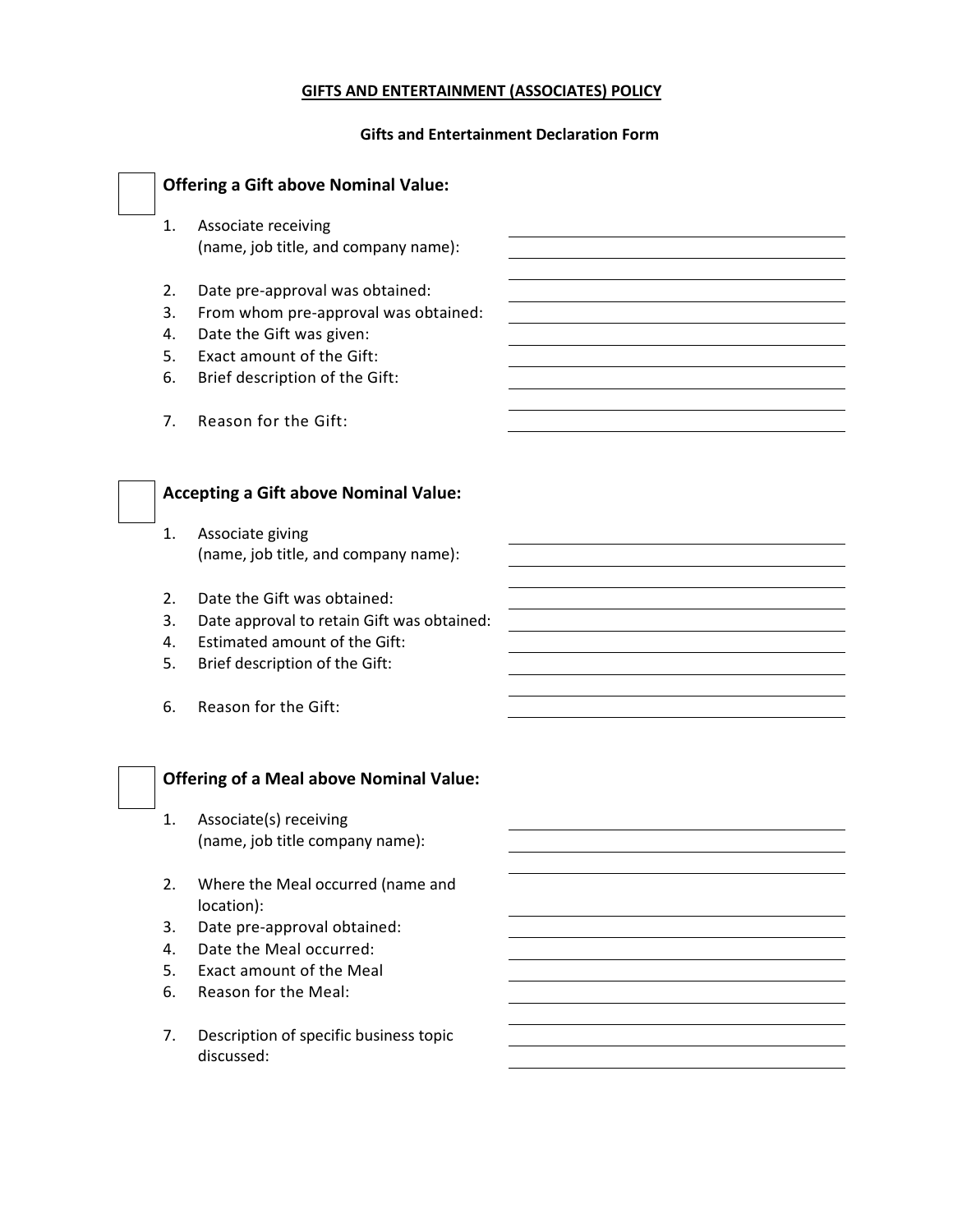## **Accepting a Meal above Nominal Value:**

- 1. Associate giving (name, job title, and company name):
- 2. Where the Meal occurred (name and location:
- 3. Date pre-approval obtained: OR Reason why pre-approval not obtained:
- 4. From whom pre-approval obtained:
- 5. Date the Meal occurred:
- 6. Estimated amount of the Meal:
- 7. Reason for the Meal:
- 8. Description of specific business topic discussed:

# **Offering Entertainment above Nominal Value:**

- 1. Associate(s) receiving (name, job title company name):
- 2. Where the Entertainment occurred (name(s) and location(s)):
- 3. Date pre-approval obtained:
- 4. From whom pre-approval obtained:
- 5. Date the Entertainment occurred:
- 6. Exact amount of the total Entertainment (including any accommodation or travel expenses):
- 7. Brief description of the Entertainment:
- 8. Reason for the Entertainment:
- 9. Description of specific business topic discussed: